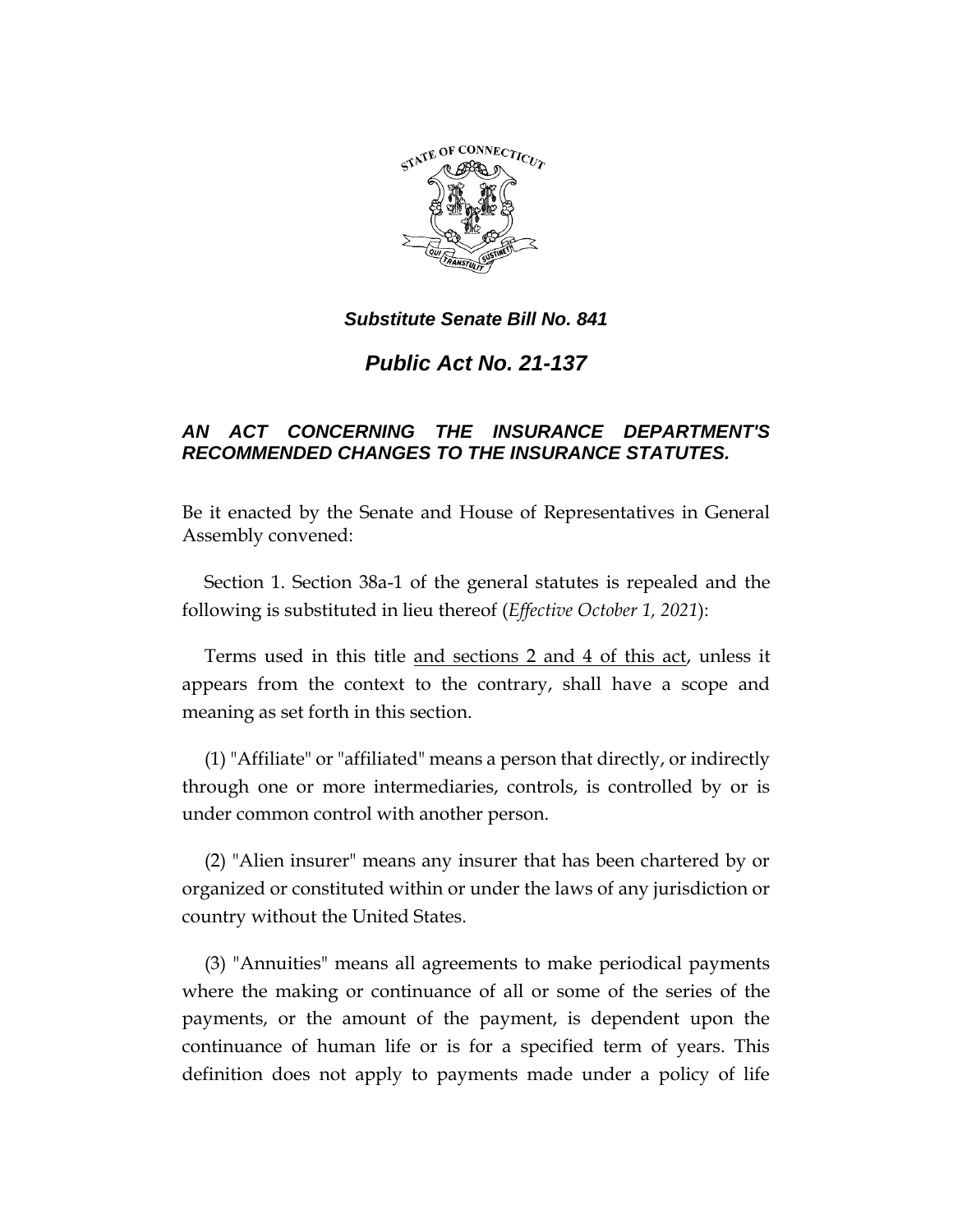insurance.

(4) "Commissioner" means the Insurance Commissioner.

(5) "Control", "controlled by" or "under common control with" means the possession, direct or indirect, of the power to direct or cause the direction of the management and policies of a person, whether through the ownership of voting securities, by contract other than a commercial contract for goods or nonmanagement services, or otherwise, unless the power is the result of an official position with the person.

(6) "Domestic insurer" means any insurer that has been chartered by, incorporated, organized or constituted within or under the laws of this state.

(7) "Domestic surplus lines insurer" means any domestic insurer that has been authorized by the commissioner to write surplus lines insurance.

(8) "Foreign country" means any jurisdiction not in any state, district or territory of the United States.

(9) "Foreign insurer" means any insurer that has been chartered by or organized or constituted within or under the laws of another state or a territory of the United States.

(10) "Insolvency" or "insolvent" means, for any insurer, that it is unable to pay its obligations when they are due, or when its admitted assets do not exceed its liabilities plus the greater of: (A) Capital and surplus required by law for its organization and continued operation; or (B) the total par or stated value of its authorized and issued capital stock. For purposes of this subdivision "liabilities" shall include but not be limited to reserves required by statute or by regulations adopted by the commissioner in accordance with the provisions of chapter 54 or specific requirements imposed by the commissioner upon a subject

*Public Act No. 21-137 2 of 20*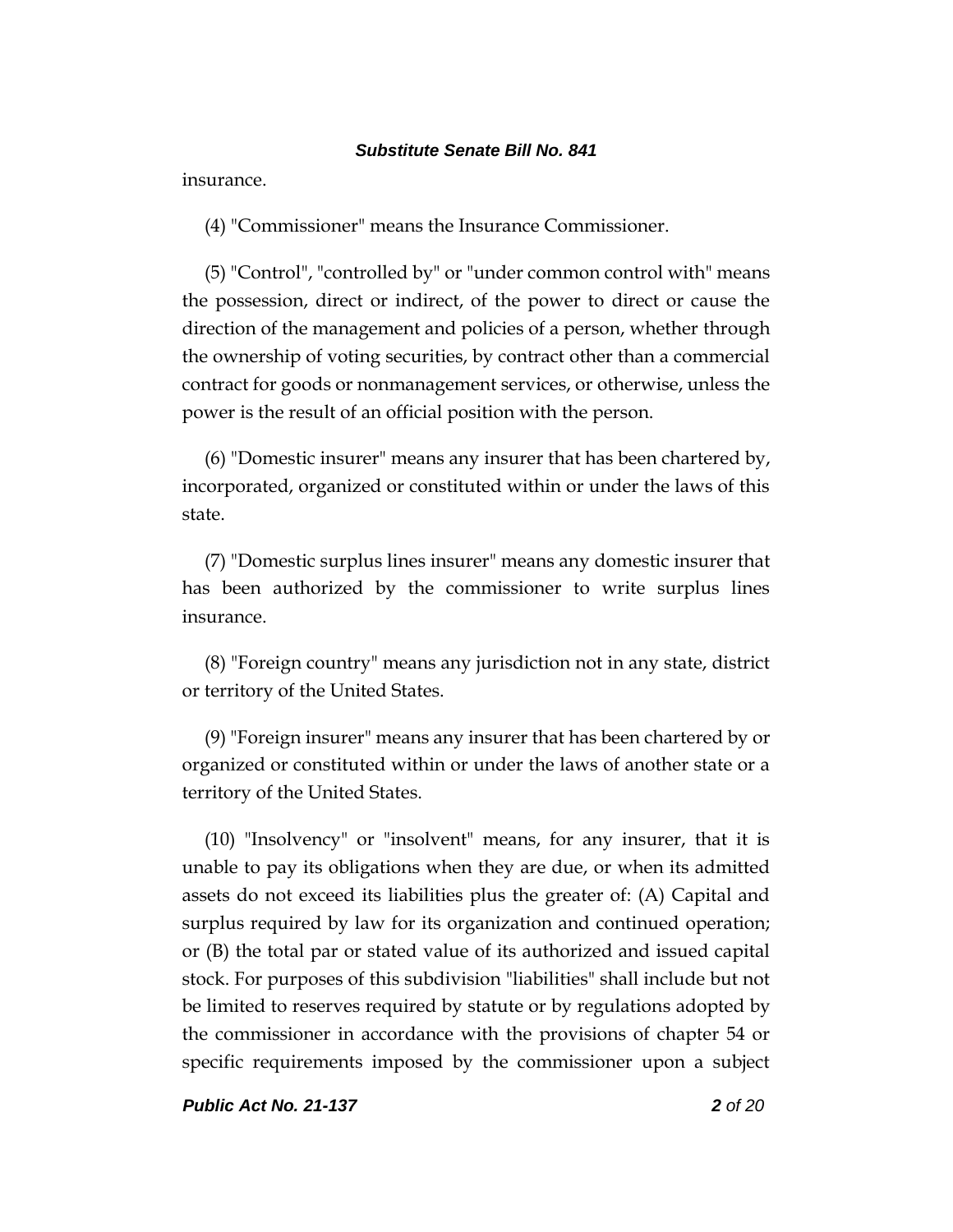company at the time of admission or subsequent thereto.

(11) "Insurance" means any agreement to pay a sum of money, provide services or any other thing of value on the happening of a particular event or contingency or to provide indemnity for loss in respect to a specified subject by specified perils in return for a consideration. In any contract of insurance, an insured shall have an interest which is subject to a risk of loss through destruction or impairment of that interest, which risk is assumed by the insurer and such assumption shall be part of a general scheme to distribute losses among a large group of persons bearing similar risks in return for a ratable contribution or other consideration.

(12) "Insurer" or "insurance company" includes any person or combination of persons doing any kind or form of insurance business other than a fraternal benefit society, and shall include a receiver of any insurer when the context reasonably permits.

(13) "Insured" means a person to whom or for whose benefit an insurer makes a promise in an insurance policy. The term includes policyholders, subscribers, members and beneficiaries. This definition applies only to the provisions of this title and does not define the meaning of this word as used in insurance policies or certificates.

(14) "Life insurance" means insurance on human lives and insurances pertaining to or connected with human life. The business of life insurance includes granting endowment benefits, granting additional benefits in the event of death by accident or accidental means, granting additional benefits in the event of the total and permanent disability of the insured, and providing optional methods of settlement of proceeds. Life insurance includes burial contracts to the extent provided by section 38a-464.

(15) "Mutual insurer" means any insurer without capital stock, the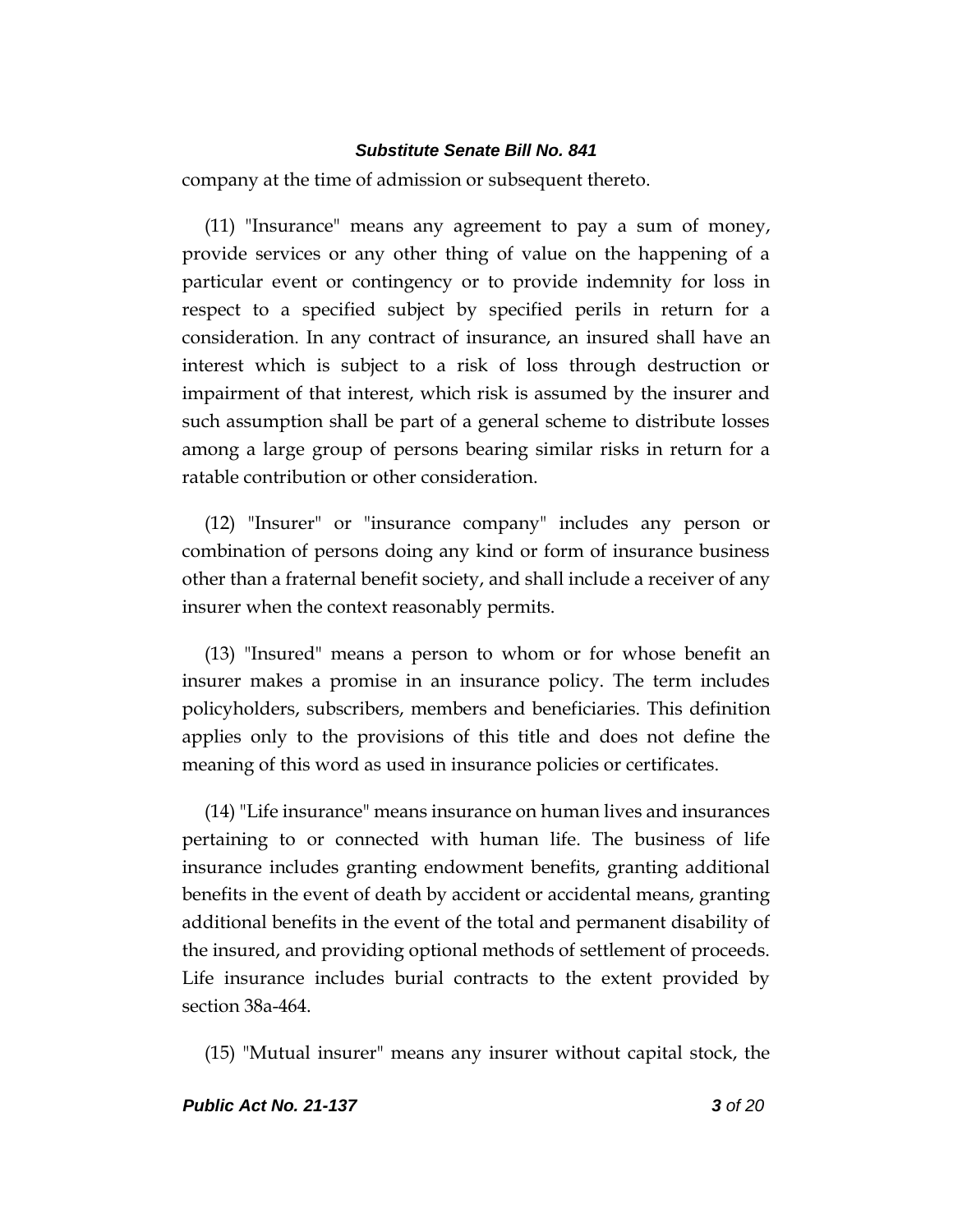managing directors or officers of which are elected by its members.

(16) "Person" means an individual, a corporation, a partnership, a limited liability company, an association, a joint stock company, a business trust, an unincorporated organization or other legal entity.

(17) "Policy" means any document, including attached endorsements and riders, purporting to be an enforceable contract, which memorializes in writing some or all of the terms of an insurance contract.

(18) "State" means any state, district, or territory of the United States.

(19) "Subsidiary" of a specified person means an affiliate controlled by the person directly, or indirectly through one or more intermediaries.

(20) "Unauthorized insurer" or "nonadmitted insurer" means an insurer that has not been granted a certificate of authority by the commissioner to transact the business of insurance in this state or an insurer transacting business not authorized by a valid certificate.

(21) "United States" means the United States of America, its territories and possessions, the Commonwealth of Puerto Rico and the District of Columbia.

Sec. 2. (NEW) (*Effective October 1, 2021*) No insurer, health care center or fraternal benefit society doing business in this state shall:

(1) In connection with the issuance, withholding, extension or renewal of an annuity or an insurance policy for life, credit life, disability, long-term care, accidental injury, specified disease, hospital indemnity or credit accident insurance, request, require, purchase or use information obtained from an entity providing direct-to-consumer genetic testing without the informed written consent of the individual who has been tested; or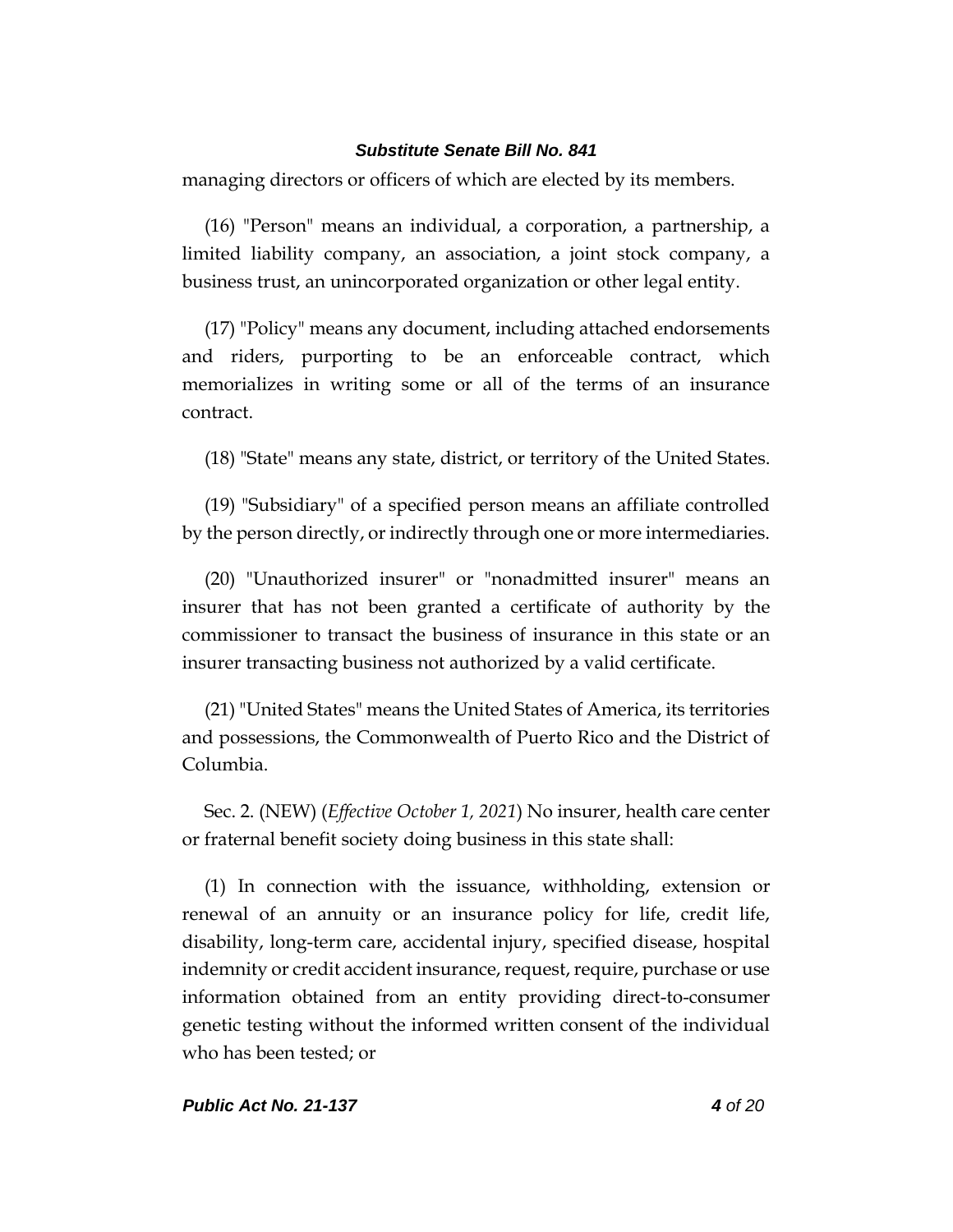(2) Condition insurance rates, the provision or renewal of insurance coverage or benefit or other conditions of insurance for an individual on:

(A) Any requirement or agreement that the individual undergo genetic testing; or

(B) The results of any genetic testing of a member of the individual's family unless the results are contained in the individual's medical record.

Sec. 3. Section 38a-816 of the general statutes is repealed and the following is substituted in lieu thereof (*Effective October 1, 2021*):

The following are defined as unfair methods of competition and unfair and deceptive acts or practices in the business of insurance:

(1) Misrepresentations and false advertising of insurance policies. Making, issuing or circulating, or causing to be made, issued or circulated, any estimate, illustration, circular or statement, sales presentation, omission or comparison which: (A) Misrepresents the benefits, advantages, conditions or terms of any insurance policy; (B) misrepresents the dividends or share of the surplus to be received, on any insurance policy; (C) makes any false or misleading statements as to the dividends or share of surplus previously paid on any insurance policy; (D) is misleading or is a misrepresentation as to the financial condition of any person, or as to the legal reserve system upon which any life insurer operates; (E) uses any name or title of any insurance policy or class of insurance policies misrepresenting the true nature thereof; (F) is a misrepresentation, including, but not limited to, an intentional misquote of a premium rate, for the purpose of inducing or tending to induce to the purchase, lapse, forfeiture, exchange, conversion or surrender of any insurance policy; (G) is a misrepresentation for the purpose of effecting a pledge or assignment of

*Public Act No. 21-137 5 of 20*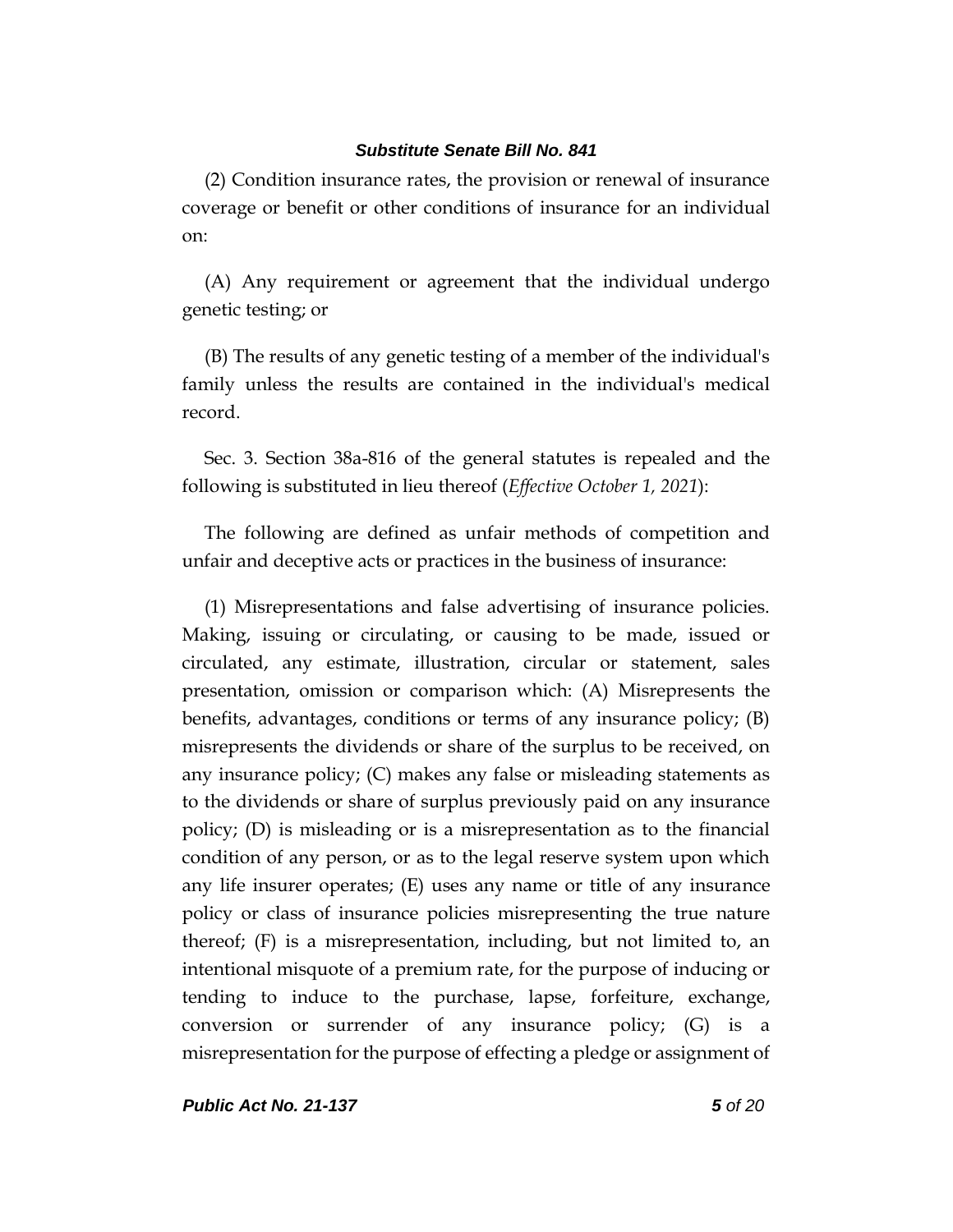or effecting a loan against any insurance policy; or (H) misrepresents any insurance policy as being shares of stock.

(2) False information and advertising generally. Making, publishing, disseminating, circulating or placing before the public, or causing, directly or indirectly, to be made, published, disseminated, circulated or placed before the public, in a newspaper, magazine or other publication, or in the form of a notice, circular, pamphlet, letter or poster, or over any radio or television station, or in any other way, an advertisement, announcement or statement containing any assertion, representation or statement with respect to the business of insurance or with respect to any person in the conduct of his insurance business, which is untrue, deceptive or misleading.

(3) Defamation. Making, publishing, disseminating or circulating, directly or indirectly, or aiding, abetting or encouraging the making, publishing, disseminating or circulating of, any oral or written statement or any pamphlet, circular, article or literature which is false or maliciously critical of or derogatory to the financial condition of an insurer, and which is calculated to injure any person engaged in the business of insurance.

(4) Boycott, coercion and intimidation. Entering into any agreement to commit, or by any concerted action committing, any act of boycott, coercion or intimidation resulting in or tending to result in unreasonable restraint of, or monopoly in, the business of insurance.

(5) False financial statements. Filing with any supervisory or other public official, or making, publishing, disseminating, circulating or delivering to any person, or placing before the public, or causing, directly or indirectly, to be made, published, disseminated, circulated or delivered to any person, or placed before the public, any false statement of financial condition of an insurer with intent to deceive; or making any false entry in any book, report or statement of any insurer with intent to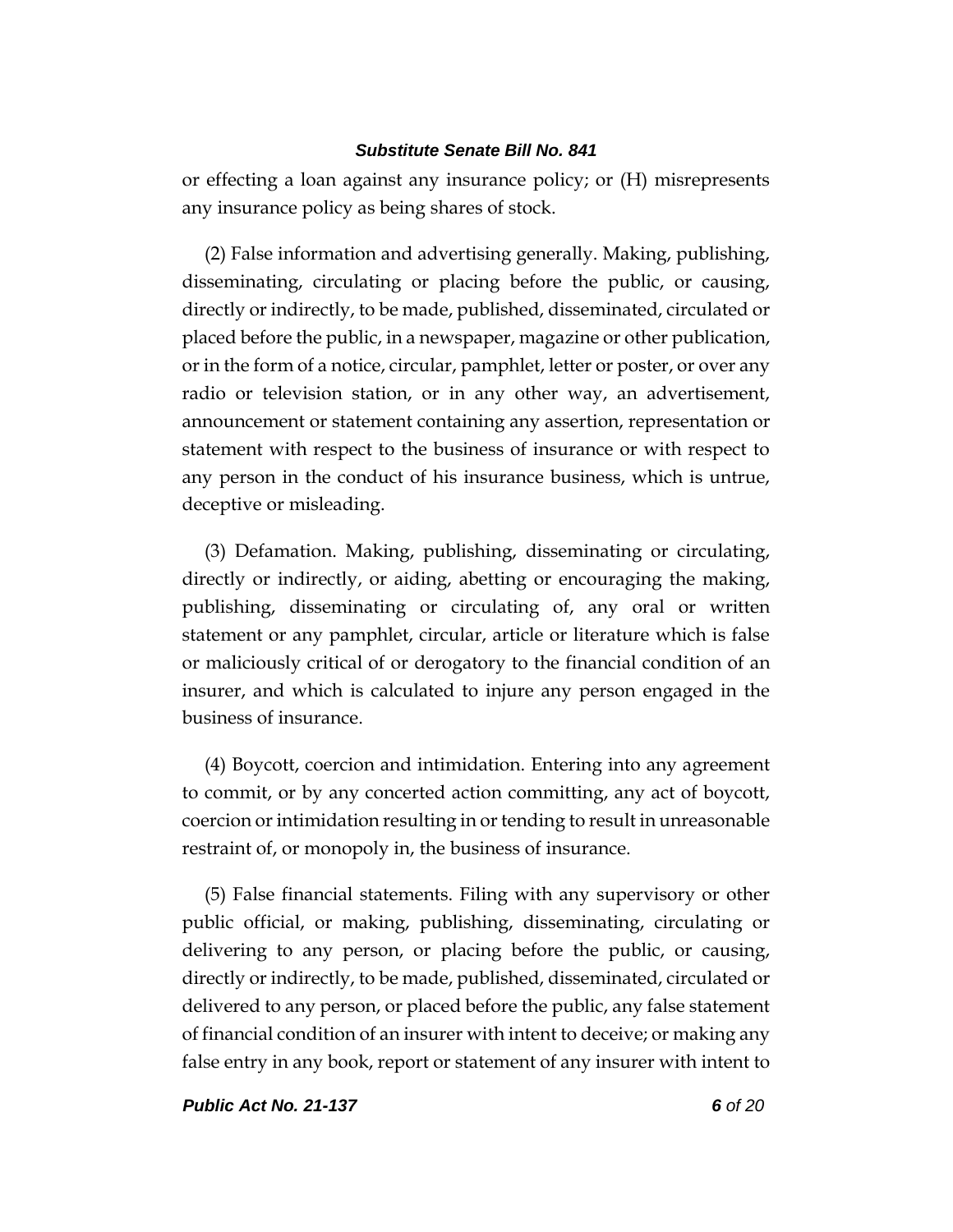deceive any agent or examiner lawfully appointed to examine into its condition or into any of its affairs, or any public official to whom such insurer is required by law to report, or who has authority by law to examine into its condition or into any of its affairs, or, with like intent, wilfully omitting to make a true entry of any material fact pertaining to the business of such insurer in any book, report or statement of such insurer.

(6) Unfair claim settlement practices. Committing or performing with such frequency as to indicate a general business practice any of the following: (A) Misrepresenting pertinent facts or insurance policy provisions relating to coverages at issue; (B) failing to acknowledge and act with reasonable promptness upon communications with respect to claims arising under insurance policies; (C) failing to adopt and implement reasonable standards for the prompt investigation of claims arising under insurance policies; (D) refusing to pay claims without conducting a reasonable investigation based upon all available information; (E) failing to affirm or deny coverage of claims within a reasonable time after proof of loss statements have been completed;  $(F)$ not attempting in good faith to effectuate prompt, fair and equitable settlements of claims in which liability has become reasonably clear; (G) compelling insureds to institute litigation to recover amounts due under an insurance policy by offering substantially less than the amounts ultimately recovered in actions brought by such insureds; (H) attempting to settle a claim for less than the amount to which a reasonable man would have believed he was entitled by reference to written or printed advertising material accompanying or made part of an application; (I) attempting to settle claims on the basis of an application which was altered without notice to, or knowledge or consent of the insured; (J) making claims payments to insureds or beneficiaries not accompanied by statements setting forth the coverage under which the payments are being made; (K) making known to insureds or claimants a policy of appealing from arbitration awards in

*Public Act No. 21-137 7 of 20*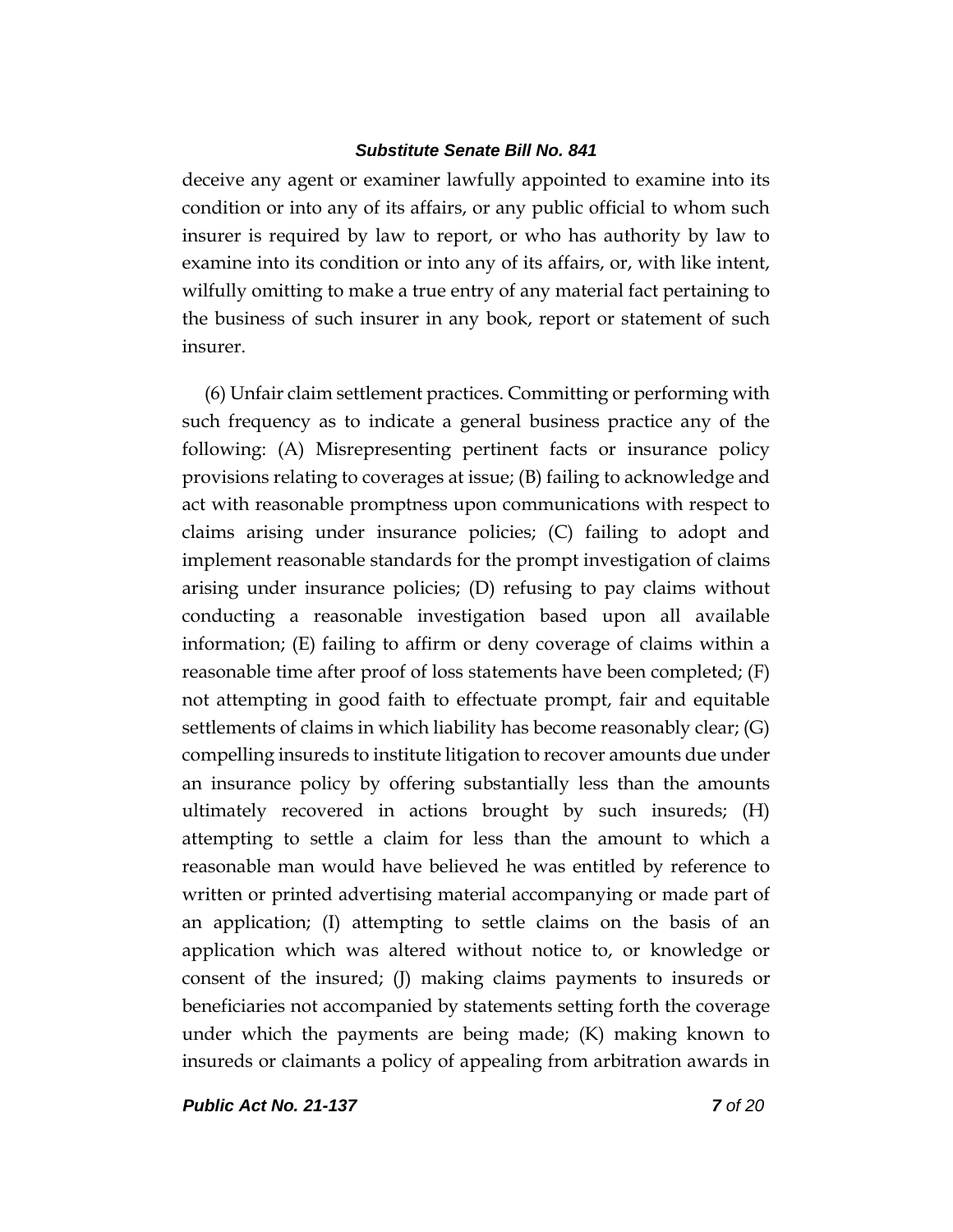favor of insureds or claimants for the purpose of compelling them to accept settlements or compromises less than the amount awarded in arbitration; (L) delaying the investigation or payment of claims by requiring an insured, claimant, or the physician of either to submit a preliminary claim report and then requiring the subsequent submission of formal proof of loss forms, both of which submissions contain substantially the same information; (M) failing to promptly settle claims, where liability has become reasonably clear, under one portion of the insurance policy coverage in order to influence settlements under other portions of the insurance policy coverage; (N) failing to promptly provide a reasonable explanation of the basis in the insurance policy in relation to the facts or applicable law for denial of a claim or for the offer of a compromise settlement; (O) using as a basis for cash settlement with a first party automobile insurance claimant an amount which is less than the amount which the insurer would pay if repairs were made unless such amount is agreed to by the insured or provided for by the insurance policy.

(7) Failure to maintain complaint handling procedures. Failure of any person to maintain complete record of all the complaints which it has received since the date of its last examination. This record shall indicate the total number of complaints, their classification by line of insurance, the nature of each complaint, the disposition of these complaints, and the time it took to process each complaint. For purposes of this subsection "complaint" means any written communication primarily expressing a grievance.

(8) Misrepresentation in insurance applications. Making false or fraudulent statements or representations on or relative to an application for an insurance policy for the purpose of obtaining a fee, commission, money or other benefit from any insurer, producer or individual.

(9) Any violation of any one of sections 38a-358, 38a-446, 38a-447, 38a-488, 38a-825, 38a-826, 38a-828 and 38a-829. None of the following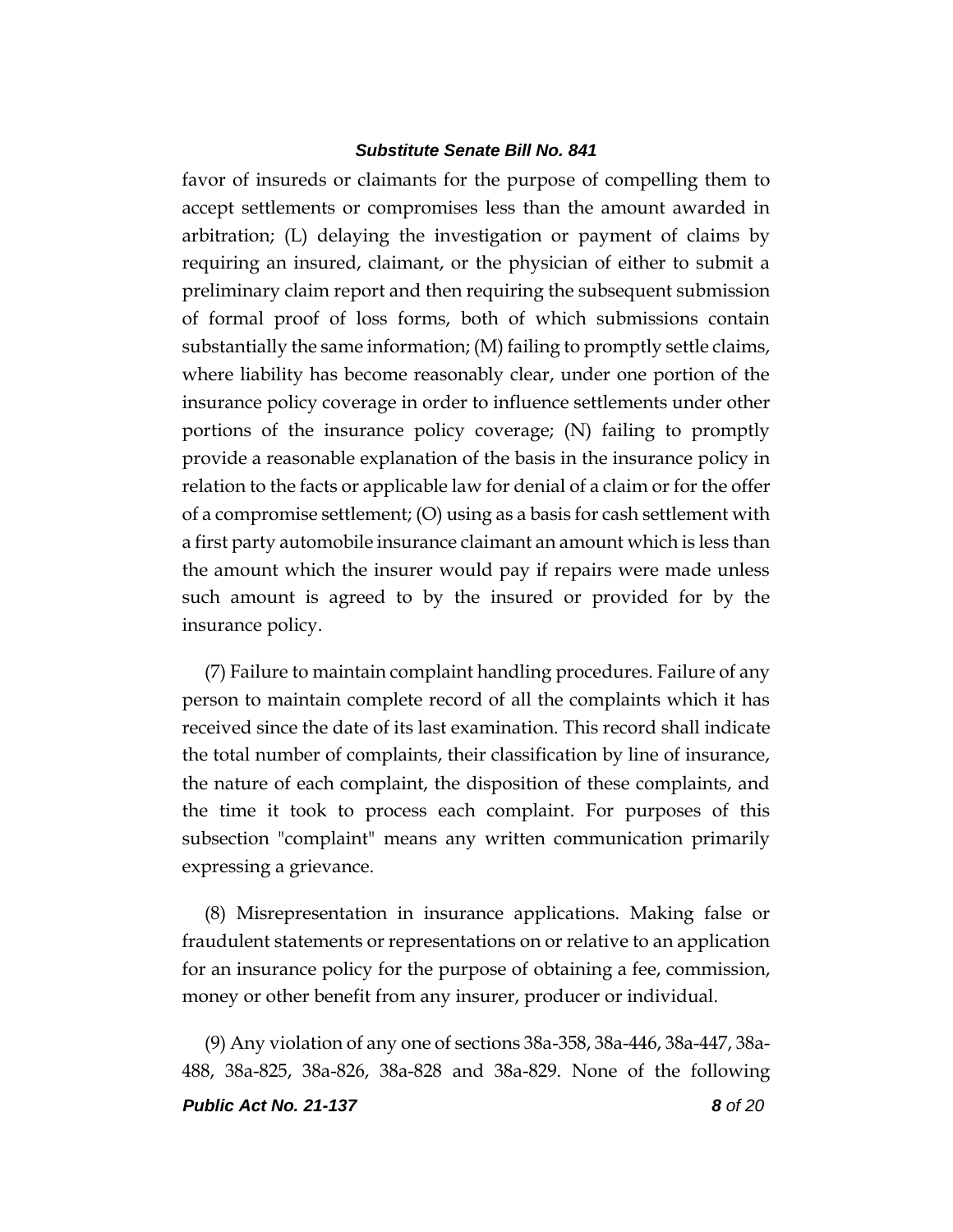practices shall be considered discrimination within the meaning of section 38a-446 or 38a-488 or a rebate within the meaning of section 38a-825: (A) Paying bonuses to policyholders or otherwise abating their premiums in whole or in part out of surplus accumulated from nonparticipating insurance, provided any such bonuses or abatement of premiums shall be fair and equitable to policyholders and for the best interests of the company and its policyholders; (B) in the case of policies issued on the industrial debit plan, making allowance to policyholders who have continuously for a specified period made premium payments directly to an office of the insurer in an amount which fairly represents the saving in collection expense; (C) readjustment of the rate of premium for a group insurance policy based on loss or expense experience, or both, at the end of the first or any subsequent policy year, which may be made retroactive for such policy year.

(10) Notwithstanding any provision of any policy of insurance, certificate or service contract, whenever such insurance policy or certificate or service contract provides for reimbursement for any services which may be legally performed by any practitioner of the healing arts licensed to practice in this state, reimbursement under such insurance policy, certificate or service contract shall not be denied because of race, color or creed nor shall any insurer make or permit any unfair discrimination against particular individuals or persons so licensed.

(11) Favored agent or insurer: Coercion of debtors. (A) No person may (i) require, as a condition precedent to the lending of money or extension of credit, or any renewal thereof, that the person to whom such money or credit is extended or whose obligation the creditor is to acquire or finance, negotiate any policy or contract of insurance through a particular insurer or group of insurers or producer or group of producers; (ii) unreasonably disapprove the insurance policy provided by a borrower for the protection of the property securing the credit or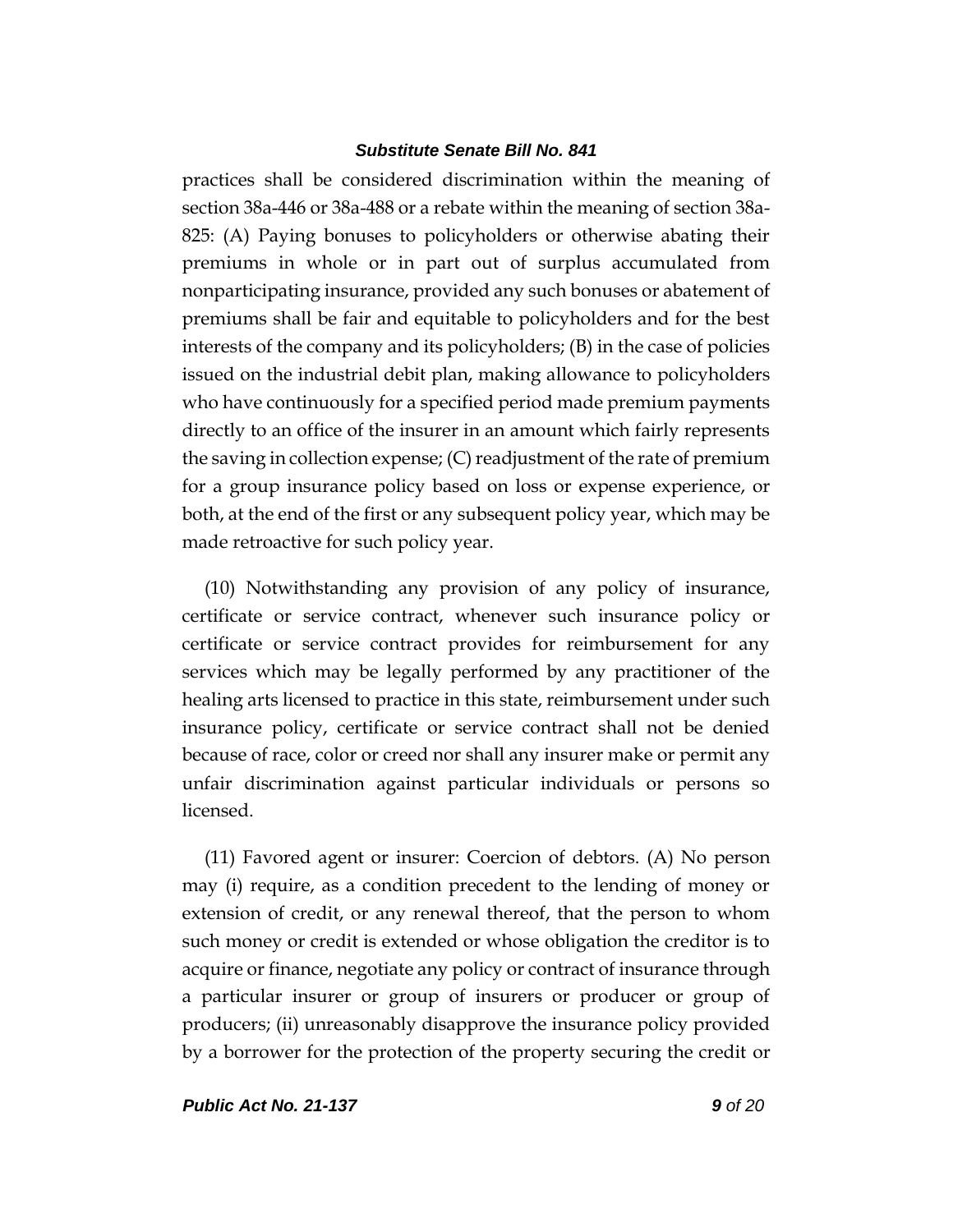lien; (iii) require directly or indirectly that any borrower, mortgagor, purchaser, insurer or producer pay a separate charge, in connection with the handling of any insurance policy required as security for a loan on real estate or pay a separate charge to substitute the insurance policy of one insurer for that of another; or (iv) use or disclose information resulting from a requirement that a borrower, mortgagor or purchaser furnish insurance of any kind on real property being conveyed or used as collateral security to a loan, when such information is to the advantage of the mortgagee, vendor or lender, or is to the detriment of the borrower, mortgagor, purchaser, insurer or the producer complying with such a requirement.

(B) (i) Subparagraph (A)(iii) of this subdivision shall not include the interest which may be charged on premium loans or premium advancements in accordance with the security instrument. (ii) For purposes of subparagraph (A)(ii) of this subdivision, such disapproval shall be deemed unreasonable if it is not based solely on reasonable standards uniformly applied, relating to the extent of coverage required and the financial soundness and the services of an insurer. Such standards shall not discriminate against any particular type of insurer, nor shall such standards call for the disapproval of an insurance policy because such policy contains coverage in addition to that required. (iii) The commissioner may investigate the affairs of any person to whom this subdivision applies to determine whether such person has violated this subdivision. If a violation of this subdivision is found, the person in violation shall be subject to the same procedures and penalties as are applicable to other provisions of section 38a-815, subsections (b) and (e) of section 38a-817 and this section. (iv) For purposes of this section, "person" includes any individual, corporation, limited liability company, association, partnership or other legal entity.

(12) Refusing to insure, refusing to continue to insure or limiting the amount, extent or kind of coverage available to an individual or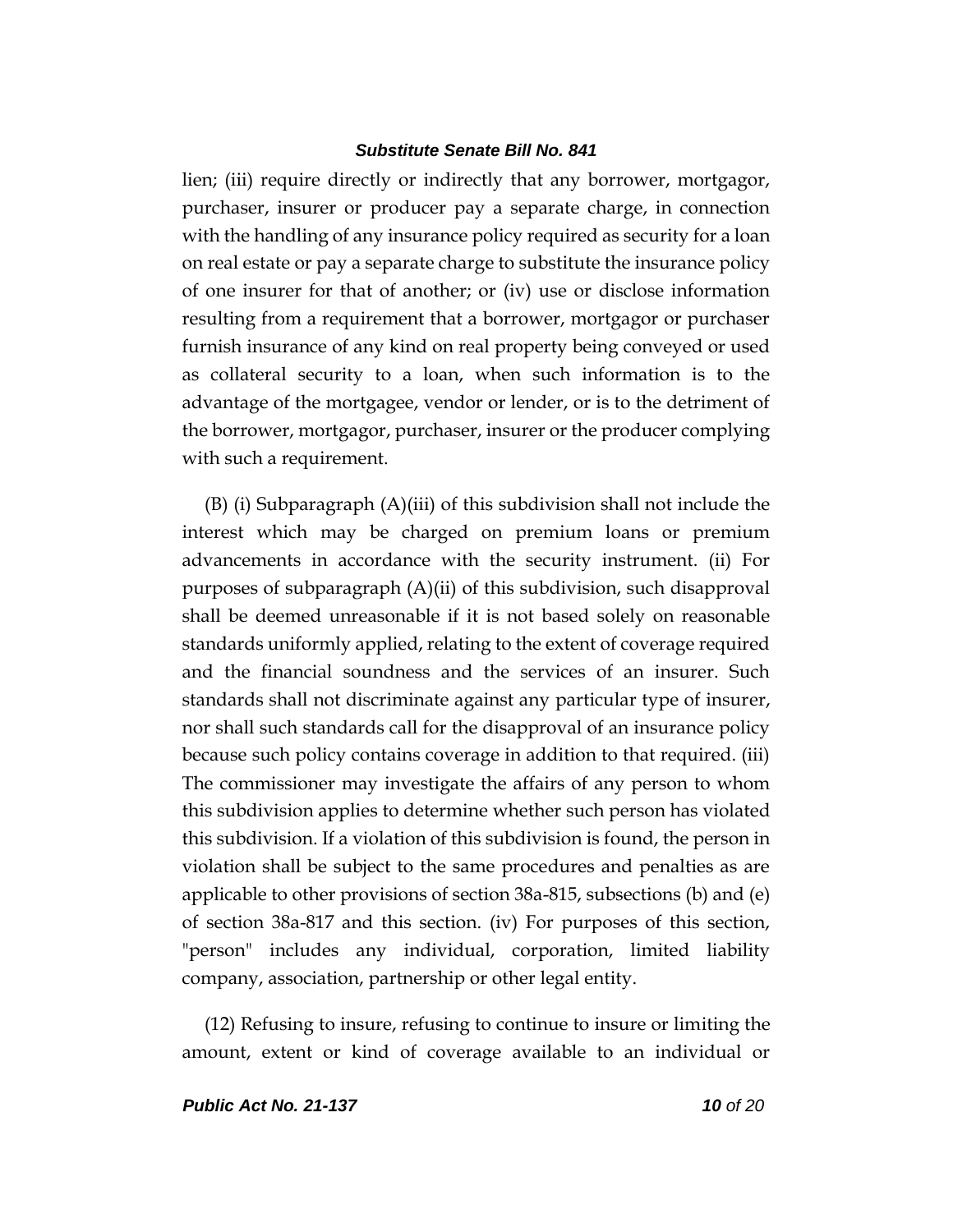charging an individual a different rate for the same coverage because of physical disability, mental or nervous condition as set forth in section 38a-488a or intellectual disability, except where the refusal, limitation or rate differential is based on sound actuarial principles or is related to actual or reasonably anticipated experience.

(13) Refusing to insure, refusing to continue to insure or limiting the amount, extent or kind of coverage available to an individual or charging an individual a different rate for the same coverage solely because of blindness or partial blindness. For purposes of this subdivision, "refusal to insure" includes the denial by an insurer of disability insurance coverage on the grounds that the policy defines "disability" as being presumed in the event that the insured is blind or partially blind, except that an insurer may exclude from coverage any disability, consisting solely of blindness or partial blindness, when such condition existed at the time the policy was issued. Any individual who is blind or partially blind shall be subject to the same standards of sound actuarial principles or actual or reasonably anticipated experience as are sighted persons with respect to all other conditions, including the underlying cause of the blindness or partial blindness.

(14) Refusing to insure, refusing to continue to insure or limiting the amount, extent or kind of coverage available to an individual or charging an individual a different rate for the same coverage because of exposure to diethylstilbestrol through the female parent.

(15) (A) Failure by an insurer, or any other entity responsible for providing payment to a health care provider pursuant to an insurance policy, to pay accident and health claims, including, but not limited to, claims for payment or reimbursement to health care providers, within the time periods set forth in subparagraph (B) of this subdivision, unless the Insurance Commissioner determines that a legitimate dispute exists as to coverage, liability or damages or that the claimant has fraudulently caused or contributed to the loss. Any insurer, or any other entity

*Public Act No. 21-137 11 of 20*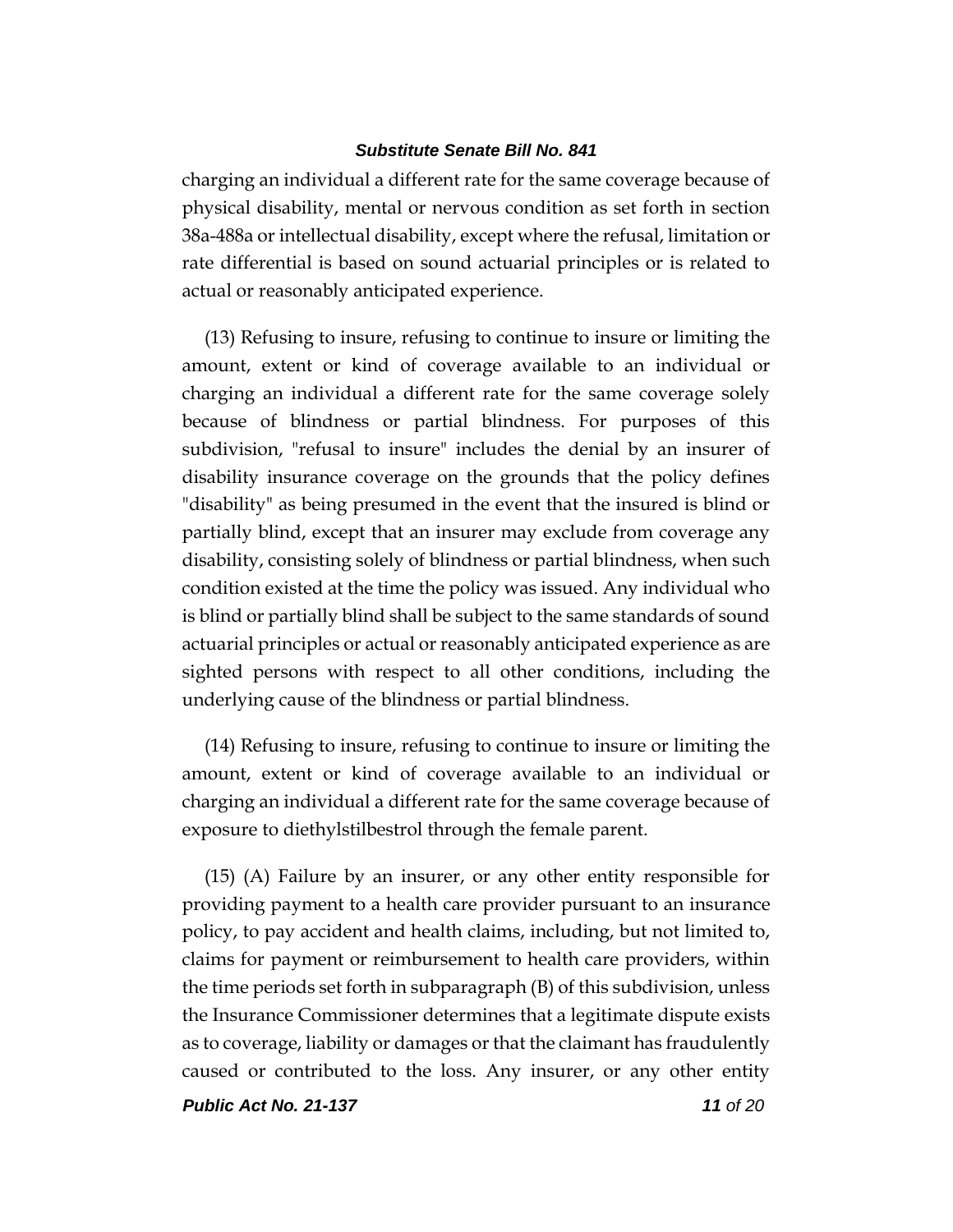responsible for providing payment to a health care provider pursuant to an insurance policy, who fails to pay such a claim or request within the time periods set forth in subparagraph (B) of this subdivision shall pay the claimant or health care provider the amount of such claim plus interest at the rate of fifteen per cent per annum, in addition to any other penalties which may be imposed pursuant to sections 38a-11, 38a-25, 38a-41 to 38a-53, inclusive, 38a-57 to 38a-60, inclusive, 38a-62 to 38a-64, inclusive, 38a-76, 38a-83, 38a-84, 38a-117 to 38a-124, inclusive, 38a-129 to 38a-140, inclusive, 38a-146 to 38a-155, inclusive, 38a-283, 38a-288 to 38a-290, inclusive, 38a-319, 38a-320, 38a-459, 38a-464, 38a-815 to 38a-819, inclusive, 38a-824 to 38a-826, inclusive, and 38a-828 to 38a-830, inclusive. Whenever the interest due a claimant or health care provider pursuant to this section is less than one dollar, the insurer shall deposit such amount in a separate interest-bearing account in which all such amounts shall be deposited. At the end of each calendar year each such insurer shall donate such amount to The University of Connecticut Health Center.

(B) Each insurer or other entity responsible for providing payment to a health care provider pursuant to an insurance policy subject to this section, shall pay claims not later than:

(i) For claims filed in paper format, sixty days after receipt by the insurer of the claimant's proof of loss form or the health care provider's request for payment filed in accordance with the insurer's practices or procedures, except that when there is a deficiency in the information needed for processing a claim, as determined in accordance with section 38a-477, the insurer shall (I) send written notice to the claimant or health care provider, as the case may be, of all alleged deficiencies in information needed for processing a claim not later than thirty days after the insurer receives a claim for payment or reimbursement under the contract, and (II) pay claims for payment or reimbursement under the contract not later than thirty days after the insurer receives the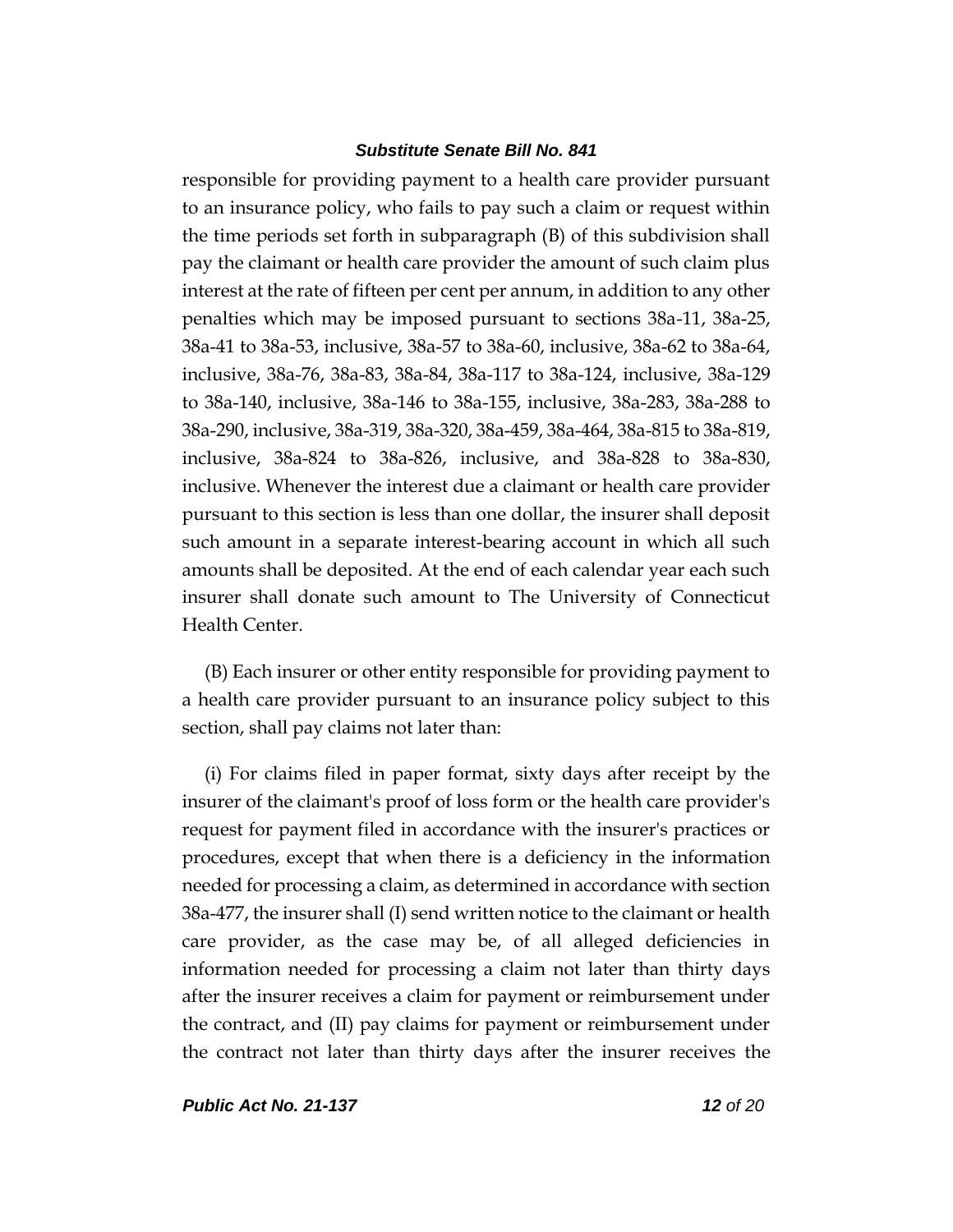information requested; and

(ii) For claims filed in electronic format, twenty days after receipt by the insurer of the claimant's proof of loss form or the health care provider's request for payment filed in accordance with the insurer's practices or procedures, except that when there is a deficiency in the information needed for processing a claim, as determined in accordance with section 38a-477, the insurer shall (I) notify the claimant or health care provider, as the case may be, of all alleged deficiencies in information needed for processing a claim not later than ten days after the insurer receives a claim for payment or reimbursement under the contract, and (II) pay claims for payment or reimbursement under the contract not later than ten days after the insurer receives the information requested.

(C) As used in this subdivision, "health care provider" means a person licensed to provide health care services under chapter 368d, chapter 368v, chapters 370 to 373, inclusive, 375 to 383c, inclusive, 384a to 384c, inclusive, or chapter 400j.

(16) Failure to pay, as part of any claim for a damaged motor vehicle under any automobile insurance policy where the vehicle has been declared to be a constructive total loss, an amount equal to the sum of (A) the settlement amount on such vehicle plus, whenever the insurer takes title to such vehicle, (B) an amount determined by multiplying such settlement amount by a percentage equivalent to the current sales tax rate established in section 12-408. For purposes of this subdivision, "constructive total loss" means the cost to repair or salvage damaged property, or the cost to both repair and salvage such property, equals or exceeds the total value of the property at the time of the loss.

(17) Any violation of section 42-260, by an extended warranty provider subject to the provisions of said section, including, but not limited to: (A) Failure to include all statements required in subsections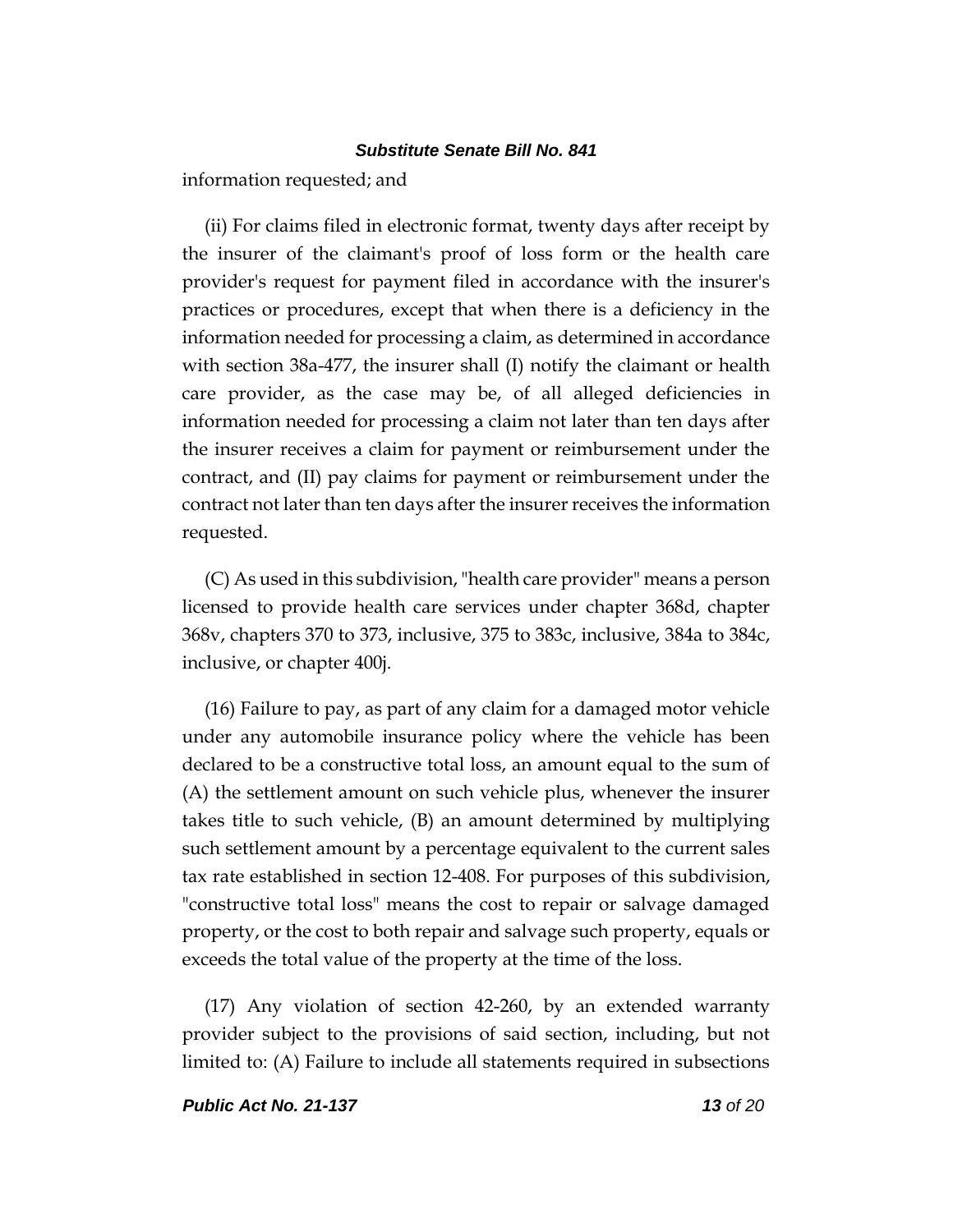(c) and (f) of section 42-260 in an issued extended warranty; (B) offering an extended warranty without being (i) insured under an adequate extended warranty reimbursement insurance policy or (ii) able to demonstrate that reserves for claims contained in the provider's financial statements are not in excess of one-half the provider's audited net worth; (C) failure to submit a copy of an issued extended warranty form or a copy of such provider's extended warranty reimbursement policy form to the Insurance Commissioner.

(18) With respect to an insurance company, hospital service corporation, health care center or fraternal benefit society providing individual or group health insurance coverage of the types specified in subdivisions (1), (2), (4), (6), (10), (11) and (12) of section 38a-469, refusing to insure, refusing to continue to insure or limiting the amount, extent or kind of coverage available to an individual or charging an individual a different rate for the same coverage because such individual has been a victim of family violence.

(19) With respect to an insurance company, hospital service corporation, health care center or fraternal benefit society providing individual or group health insurance coverage of the types specified in subdivisions (1), (2), (3), (4), (6), (9), (10), (11) and (12) of section 38a-469, refusing to insure, refusing to continue to insure or limiting the amount, extent or kind of coverage available to an individual or charging an individual a different rate for the same coverage because of genetic information. Genetic information indicating a predisposition to a disease or condition shall not be deemed a preexisting condition in the absence of a diagnosis of such disease or condition that is based on other medical information. An insurance company, hospital service corporation, health care center or fraternal benefit society providing individual health coverage of the types specified in subdivisions (1), (2), (3), (4), (6), (9), (10), (11) and (12) of section 38a-469, shall not be prohibited from refusing to insure or applying a preexisting condition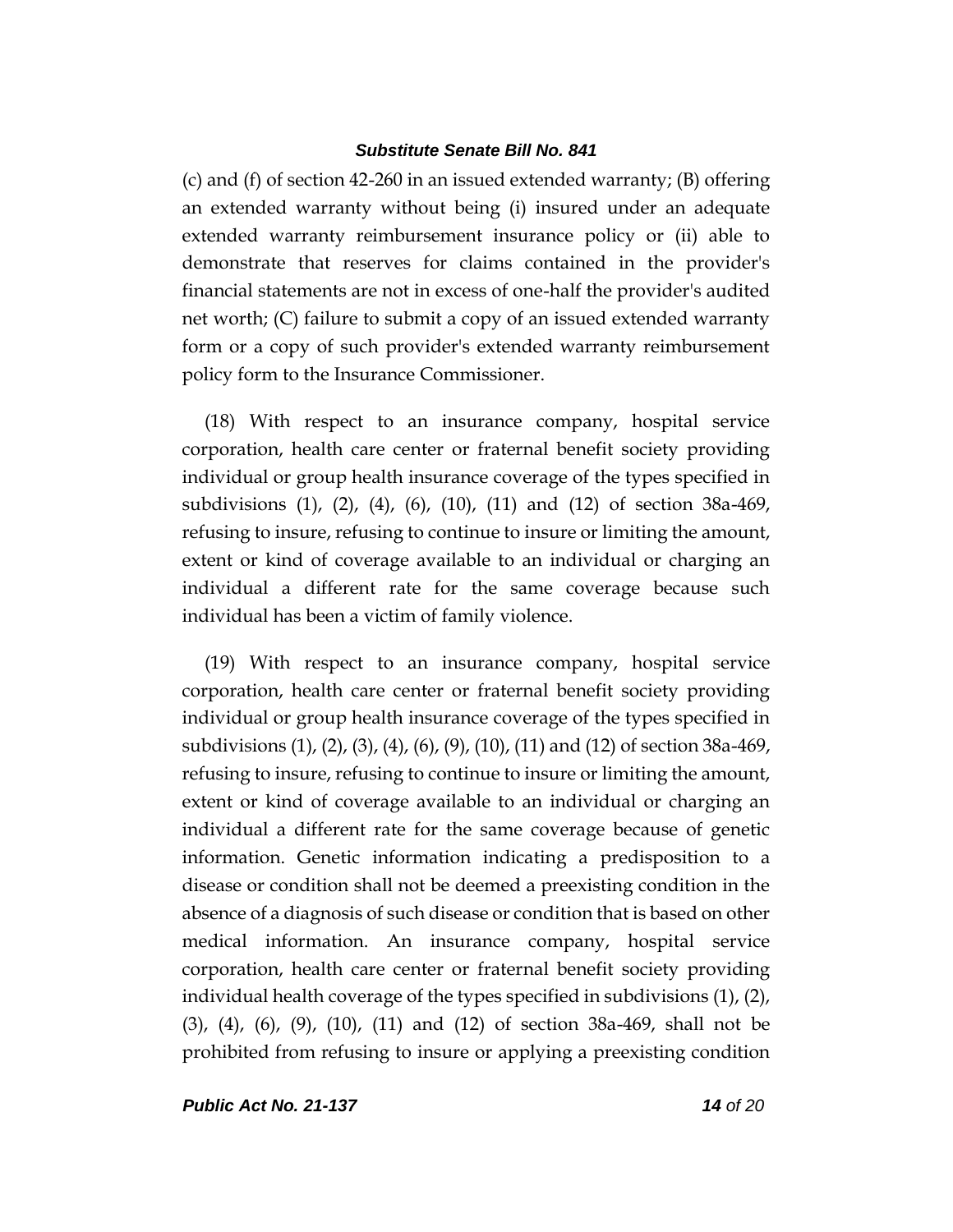limitation, to the extent permitted by law, to an individual who has been diagnosed with a disease or condition based on medical information other than genetic information and has exhibited symptoms of such disease or condition. For the purposes of this subsection, "genetic information" means the information about genes, gene products or inherited characteristics that may derive from an individual or family member.

(20) Any violation of sections 38a-465 to 38a-465q, inclusive.

(21) With respect to a managed care organization, as defined in section 38a-478, failing to establish a confidentiality procedure for medical record information, as required by section 38a-999.

(22) Any violation of sections 38a-591d to 38a-591f, inclusive.

(23) Any violation of section 38a-472j.

(24) Any violation of section 2 of this act.

Sec. 4. (NEW) (*Effective July 1, 2021*) (a) (1) Except as provided in subsection (b) of this section, no insurer that delivers, issues for delivery, renews, amends or endorses a homeowners insurance policy in this state on or after July 1, 2021, that is subject to the requirements of sections 38a-663 to 38a-696, inclusive, of the general statutes shall cancel such policy unless:

(A) If such policy is not a renewal policy and has been in effect for fewer than sixty days, such insurer sends a written cancellation notice to the named insured:

(i) At least ten days before the effective date of such cancellation for nonpayment of premium disclosing:

(I) Such cancellation;

# *Public Act No. 21-137 15 of 20*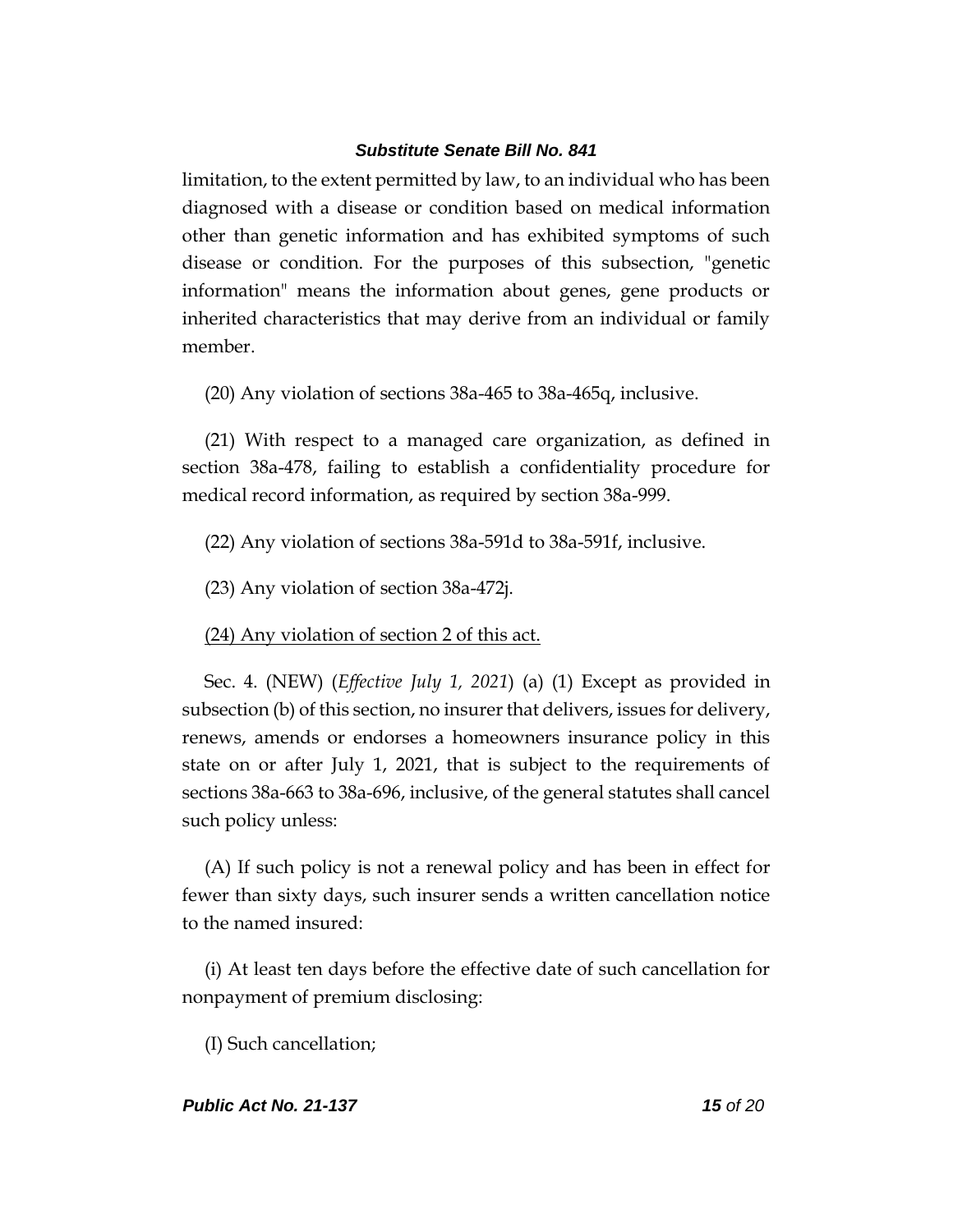(II) That the named insured may avoid such cancellation and continue coverage under such policy by paying, before the effective date of such cancellation, such unpaid premium; and

(III) That any excess premium, if not tendered by the insurer, shall be refunded to the named insured upon demand by the named insured; or

(ii) At least thirty days before the effective date of such cancellation for any reason other than nonpayment of premium disclosing:

(I) Such cancellation;

(II) The reason for such cancellation;

(III) The effective date of such cancellation; and

(IV) That any excess premium, if not tendered by the insurer, shall be refunded to the named insured upon demand by the named insured; or

(B) If such policy is not a renewal policy and has been in effect for at least sixty days, or if such policy is an effective renewal policy, such insurer sends a written cancellation notice to the named insured:

(i) At least ten days before the effective date of such cancellation for nonpayment of premium disclosing:

(I) Such cancellation;

(II) That the named insured may avoid such cancellation and continue coverage under such policy by paying, before the effective date of such cancellation, such unpaid premium; and

(III) That any excess premium, if not tendered by the insurer, shall be refunded to the named insured upon demand by the named insured; or

(ii) At least thirty days before the effective date of such cancellation for fraud or misrepresentation of any material fact made by the named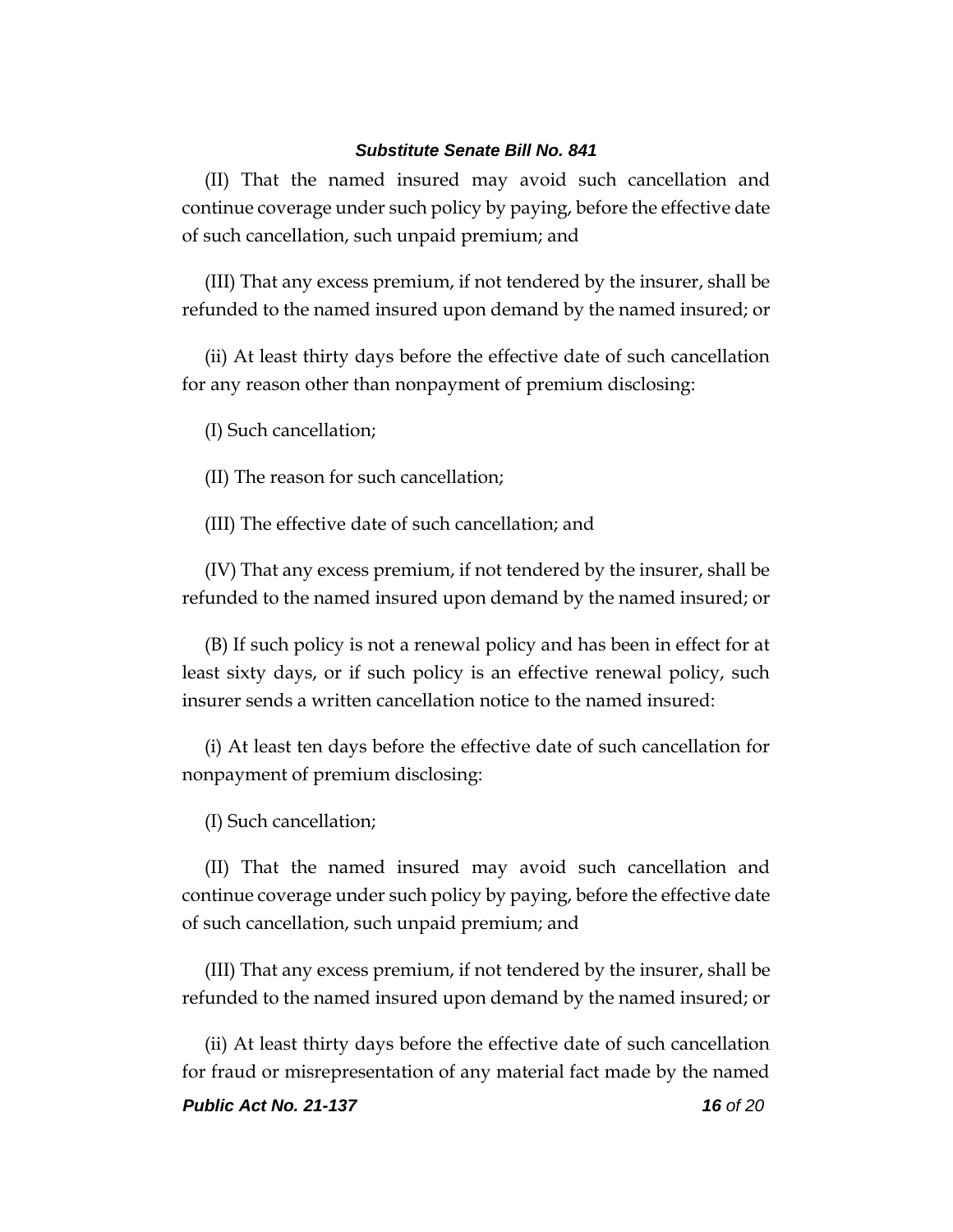insured in obtaining coverage under such policy that, if discovered by such insurer, would have caused such insurer not to issue or renew such policy, as applicable, or any physical change in the covered property that materially increases a hazard insured against under such policy disclosing:

(I) The effective date of such cancellation; and

(II) That any excess premium, if not tendered by the insurer, shall be refunded to the named insured upon demand by the named insured.

(2) No insurer may cancel a homeowners insurance policy described in subparagraph (B) of subdivision (1) of this subsection for any reason other than:

(A) Nonpayment of premium;

(B) Fraud or misrepresentation of any material fact made by the named insured in obtaining coverage under such policy that, if discovered by the insurer, would have caused the insurer not to issue or renew such policy, as applicable; or

(C) Any physical change in the covered property that materially increases a hazard insured against under such policy.

(3) No notice of cancellation required under subdivision (1) of this subsection shall be effective unless such notice is sent to the named insured by registered mail, certified mail or mail evidenced by a certificate of mailing, or, if agreed by the insurer and the named insured, by electronic means evidenced by a delivery receipt.

(b) No notice of cancellation is required under subsection (a) of this section if the homeowners insurance policy is transferred from the insurer to an affiliate of such insurer for another policy with no interruption of coverage and the same terms, conditions and provisions,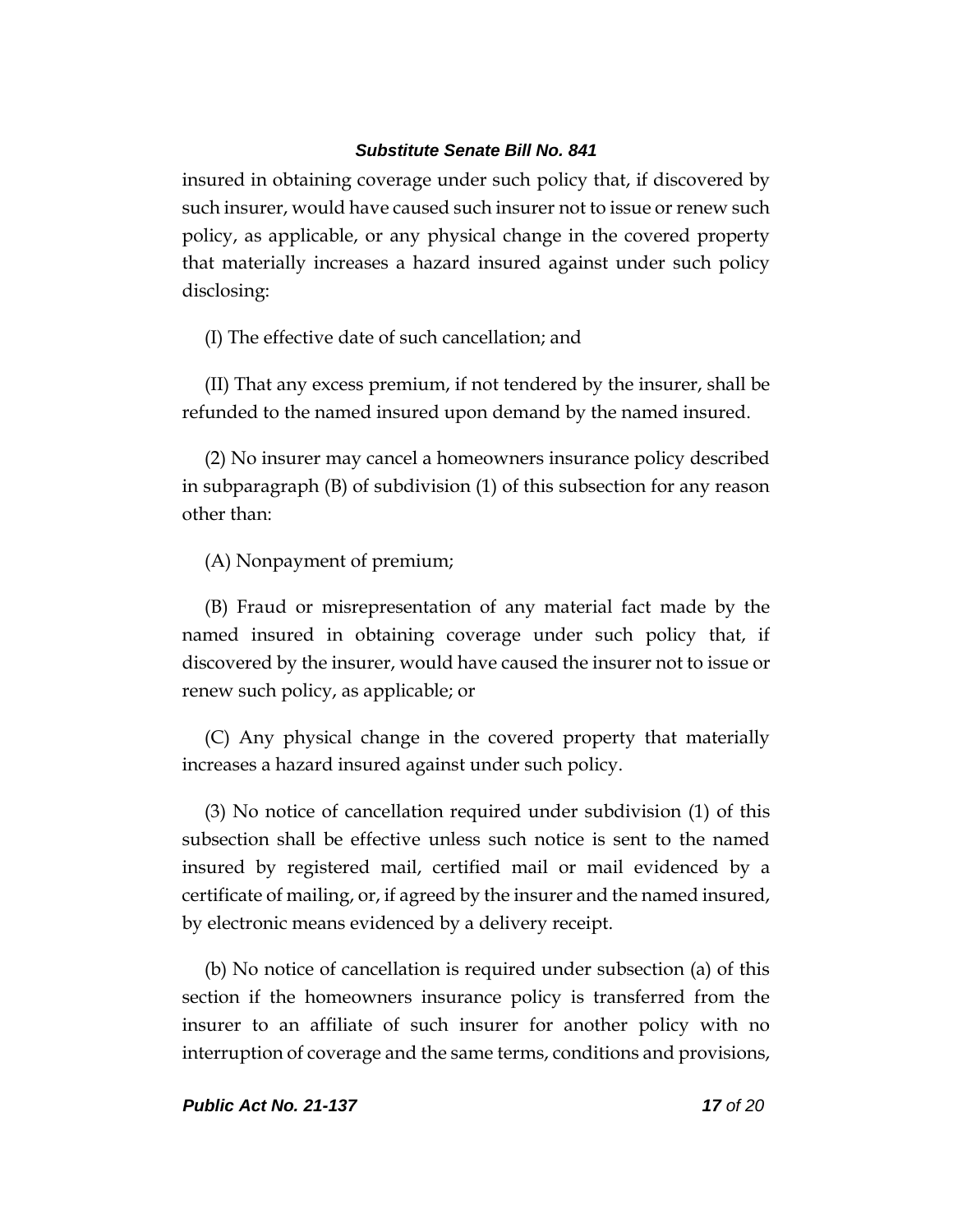including policy limits, as the transferred policy, except that the insurer to which the policy is transferred shall not be prohibited from applying such insurer's rates and rating plans at the time of renewal.

(c) The named insured under a homeowners insurance policy described in subsection (a) of this section may cancel such policy at any time by sending to the insurer that delivered, issued for delivery, renewed, amended or endorsed such policy a written notice disclosing the effective date of such cancellation.

Sec. 5. Section 38a-646 of the general statutes is repealed and the following is substituted in lieu thereof (*Effective October 1, 2021*):

As used in sections 38a-645 to 38a-658, inclusive, except as otherwise provided herein:

(1) "Credit life insurance" means insurance on the life of a debtor pursuant to or in connection with a specific loan or other credit transaction;

(2) "Credit accident and health insurance" means insurance on a debtor to provide indemnity for payments becoming due on a specific loan or other credit transaction while the debtor is disabled as defined in the policy;

(3) "Creditor" means the lender of money or vendor or lessor of goods, services, property, rights or privileges for which payment is arranged through a credit transaction or any successor to the right, title or interest of any such lender, vendor or lessor, and an affiliate, associate or subsidiary of any of them or any director, officer or employee of any of them or any other person in any way associated with any of them;

(4) "Debtor" means a borrower of money or a purchaser or lessee of goods, services, property, rights or privileges for which payment is arranged through a credit transaction;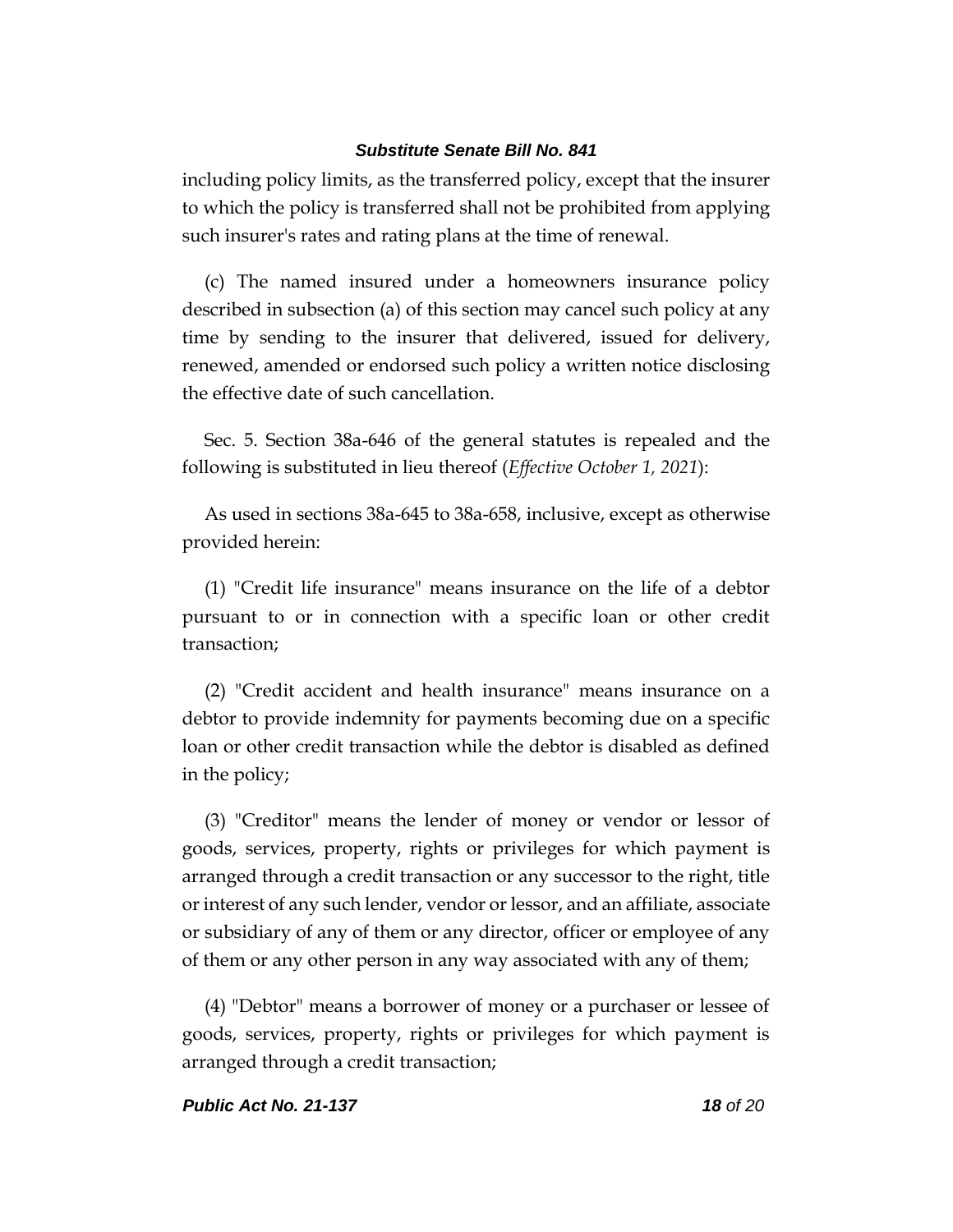(5) "Indebtedness" means the total amount payable by a debtor to a creditor in connection with a loan or other credit transaction; **[**.**]** and

(6) "Loss ratio" means annual incurred claims divided by earned premiums.

Sec. 6. Subsection (b) of section 38a-651 of the general statutes is repealed and the following is substituted in lieu thereof (*Effective October 1, 2021*):

(b) The commissioner shall adopt regulations in accordance with the provisions of chapter 54, establishing a procedure for review of such policies, certificates of insurance, notices of proposed insurance, applications for insurance, endorsements and riders, and shall disapprove any such form at any time if: **[**the**]**

 $(1)$  The schedule of premium rates charged or to be charged is, by reasonable assumptions and as determined according to benchmark loss ratio calculations, excessive in relation to the benefits provided; or **[**if it contains**]**

# (2) Such form:

(A) Has a prima facie loss ratio of less than fifty per cent for any single or joint credit life insurance or credit accident and health insurance policy unless the commissioner approves a premium rate deviation for such policy; or

(B) Contains provisions which (i) are unjust, unfair, inequitable, misleading, deceptive, **[**or which**]** (ii) encourage misrepresentation of the coverage, or **[**which**]** (iii) are contrary to any provision of the insurance laws or of any rule or regulation promulgated thereunder.

Sec. 7. Subsection (e) of section 38a-702e of the general statutes is repealed and the following is substituted in lieu thereof (*Effective October*